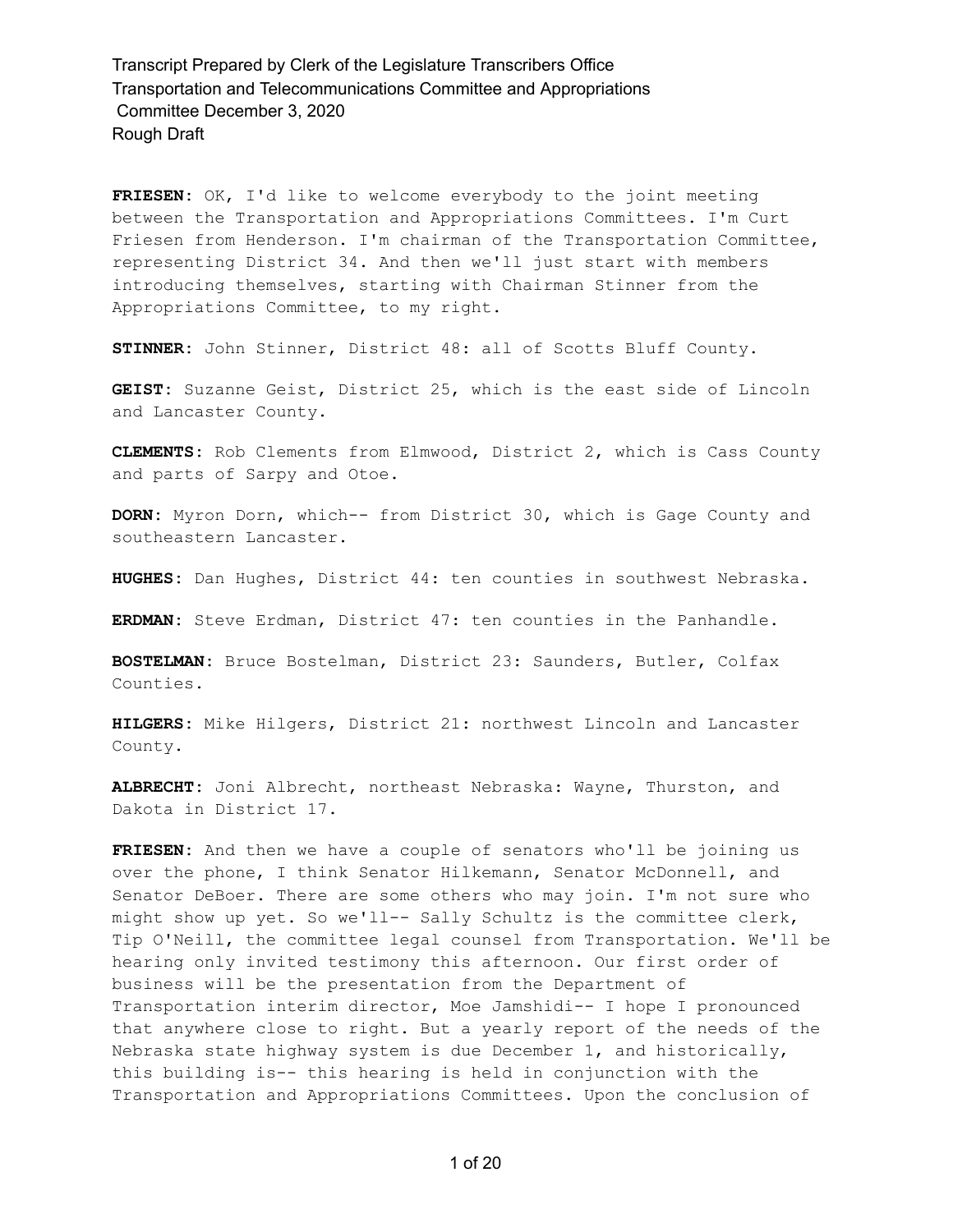the highway needs meeting, we will recess until 2:30, and then the Transportation Committee will hold its second interim hearing of the day, a briefing by the Nebraska Public Service Commission on Next Generation 911. Appropriations Committee members are invited to stay, if they want, to attend this hearing. I'd ask everyone to silence their cell phones. And with that, I will call the interim director, Jamshidi, to the podium to give us his report. Welcome.

**MOE JAMSHIDI:** Thank you, Senator. Good afternoon, Chairman Friesen, members of the Transportation and Telecommunications Committee, Chairman Stinner and Appropriations Committee members. You may know that Kyle Schneweis decided to go back to the private sector last month. And I just want to say thank you to him for his five and a half years of services for the department. And I am Moe Jamshidi, spelled M-o-e J-a-m-s-h-i-d-i. I'm the deputy director for operations and currently the acting director for the Nebraska Department of Transportation. I'm sure we all agree that our transportation system is the backbone of the state's economic engine. Agriculture, for example, is one of our most important industries, and the farm-to-market roads in the state are therefore crucial to the state's economy. So how we build, maintain, and operate the transportation system today and years into the future is the key to the state's success. Today I would like to talk about how we, at the Department of Transportation, with our transportation industry partners, help provide the best possible statewide transportation system for the movement of people and goods. We have completed our 2020 needs assessment, and I plan to present it to you today. But before we talk about the future, I would like to update you on the progress we've made in restoring the transportation system after the 2019 floods. NDOT oversees 10,000 miles of roads and over 3,500 bridges. And despite the current challenges, our employees have provided the needed services to keep Nebraska moving forward. In early 2019, we faced unprecedented damages to the roads and bridges throughout--

**AUTOMATED PHONE MESSAGE:** The caller has joined the conference.

**MOE JAMSHIDI:** --much of the state due to the widespread flooding. We sustained about \$150 million damage to approximately 200 miles of roads and 27 bridges. Working alongside the industry, we designed, repaired, or rebuilt all the damaged roads and bridges. This accomplishment is a tribute to the Nebraska Department of Transportation employees who worked tirelessly to make it happen. In fact, on October 22 of this year, we celebrated the opening of the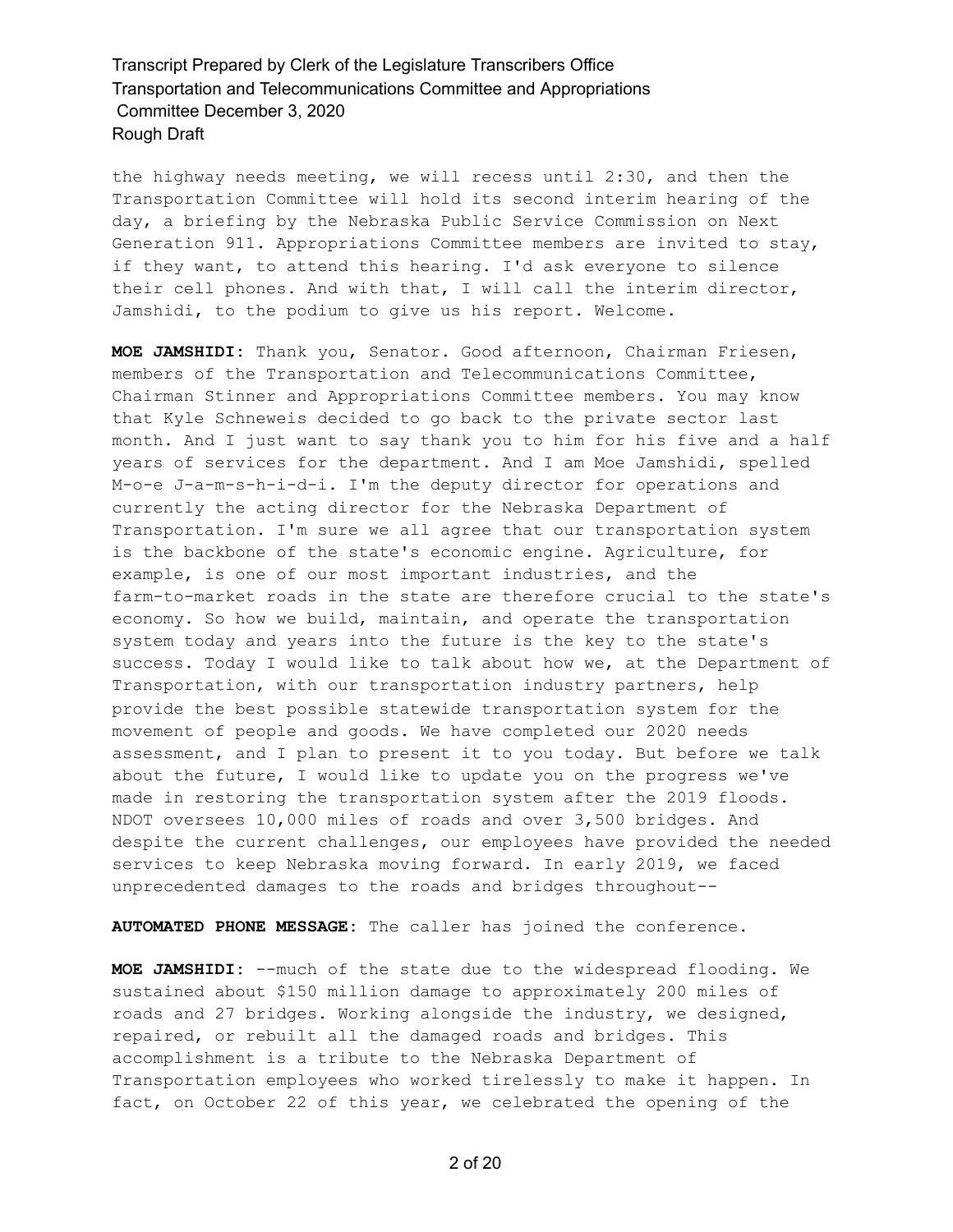Highway 281 bridge south of Spencer, marking the opening of the last damaged highway from the March of 2019 floods. We continue to work with our federal partners to get reimbursed for the flood expenses, but we estimate about \$40 million of our flood recovery expenses to be nonreimbursable. Last but not least, I want to thank all the first responders, including our own employees, who continue to put their lives on the line in time of emergencies, like floods and the COVID pandemic that we're dealing with now. Well, enough about the past, and we're here to talk a little bit about the future. In front of you, you have two handouts, and I will address the content of the title "2020 Needs Assessment" first. When you open to the page 1, you'll see the executive summary, which shows the state's highway needs to be \$13.6 billion over the next 20 years. This is calculated on today's dollars. We break the needs in three separate categories: asset preservation, system modernization, and capital improvement. I will explain these categories individually. The first category of the needs assessment is asset preservation. This is the department's top priority, as required by the law, as the preservation encompasses many activities, including: repair, concrete and asphalt pavement, and maintaining bridges, as well as other assets. Using sophisticated equipment, each mile of payment is evaluated annually and designed-- and designated various condition ratings. Using those condition ratings, the department performs further analysis to make sure we're doing the right work at the right time to reduce the long-term cost of owning these assets. As you can see in the-- on the chart on page 2, we meet or exceed our goals for the pavement conditions. We expect the 20-year cost of pavement preservation to be approximately \$7.4 billion. Maintenance of state bridges is another asset preservation item. We expect the bridge preservation needs for the next 20 years to be about \$761 million. While the Nebraska Department of Transportation is responsible for inspecting the state-owned bridges, we work in partnership with the counties and municipalities to coordinate the inspection of all Nebraska bridges. Whether under NDOT or local government jurisdiction, each bridge gets inspected on a biannual basis. One challenge related to asset preservation that the department currently faces are trucks with heavier loads traveling on state highways. For various reasons, including changes in the state and federal laws, heavier loads are being allowed to be used-- to use the highway system, which causes increasing damage to the roadways. This- this reduces the expected life lifespan of the pavement and bridges, necessitating more frequent maintenance and replacement, which of course requires the department to spend additional dollars sooner than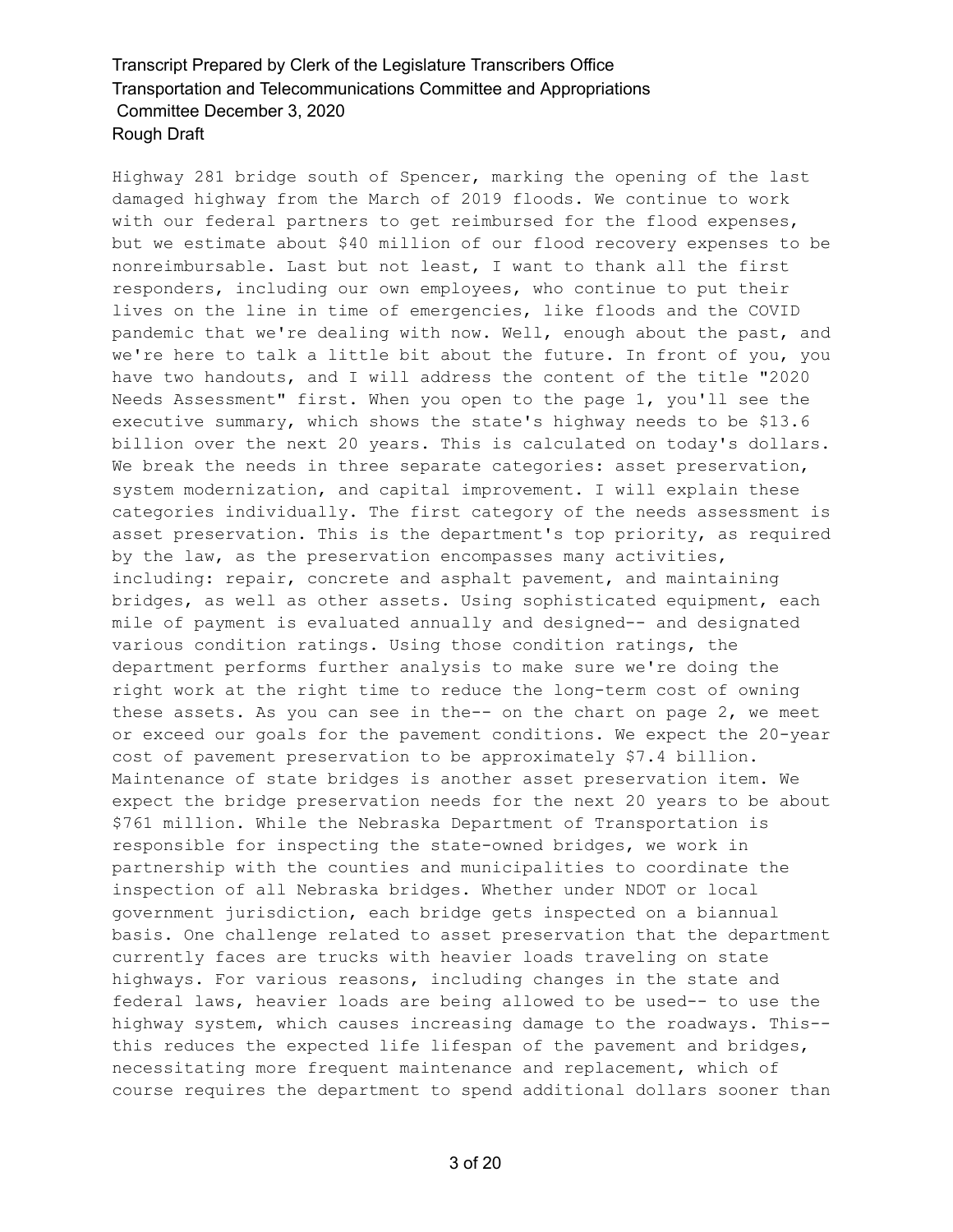planned. The second category is system modernization, with a 20-year needs estimated at just about \$1.8 billion. This category includes upgrading certain aspects of the roadway or bridge to meet safety standards that don't necessarily add lanes or capacity. Widening lanes and adding shoulders are a good example of this kind of work. System modernization projects consider many safety standard factors, including: the documented crash history, roadway deficiencies, and traffic volumes. This category also includes upgrades on rail crossings and investment in rural transit. As you'll see on page 7, the Nebraska Department of Transportation recently completed two feasibility studies regarding inter-city bus services. These studies identified the need for additional transit options between Lincoln and Omaha, as well as within the tri-city area of Grand Island, Hastings, and Kearney. The five-- the final needs category is capital improvement. This encompasses projects that include new construction for additional roadway capacity, such as: expanding the inner- extending the interstate six-lane between Lincoln and Grand Island, constructing the Lincoln South Beltway, and Fremont South Bypass [SIC] as examples. Plus, it includes a-- other roadway expansions, including: interchanges, additional lanes, upgrading freeways, and finishing the expressway system. Many of these capital improvements are made possible by the Build Nebraska Act-- the BNA-- and the Transportation Innovation Act-- TIA, which I will address later in my testimony. The projected cost over the next 20 years for the capital improvement is approximately \$3.3 billion. On page 6 in the highlighted sections, you can read how the Department of Transportation is employing various technological resources to improve traffic operation and safety. One example includes NDOT's use of a statewide camera network to assess and manage system operations during traffic incidents, crashes, and severe weather conditions. Technology within the transportation industry is quickly evolving. We must continue to modernize the transportation system by investing in new devices that help reduce crashes and improve mobility and system reliability. Other highlights from the report include the department's long-range transportation plan, the first report since 2012. We gathered stakeholders and transportation experts from around the state to discuss and plan the state's transportation system over the next 20 years. While not quite ready for publication, this report considered a roadmap for future needs, and we expect the report to be available next year. Also, the department's Aeronautics Division recently began work on a two-year study to identify Nebraska's airport infrastructure needs. A study of this type hasn't been done since 2002, and this will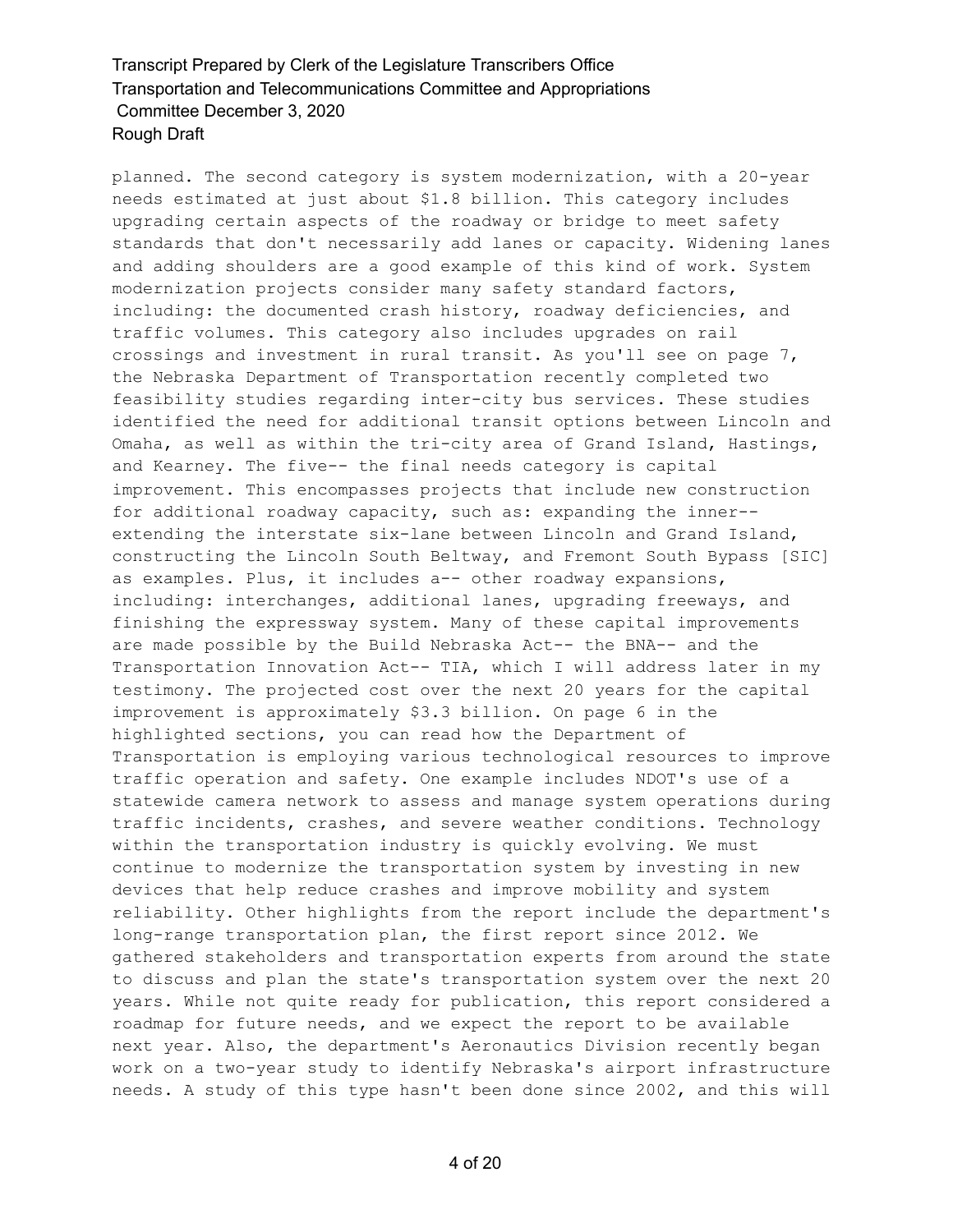help the department identify projects for inclusion into the capital project planning. Future NDOT needs assessment reports will include aeronautics needs, once identified. Wrapping up the discussion on needs, I would like to mention that the Department of Transportation has seen an atypical increase in materials and labor costs on construction projects over the last two years. While there is no single factor causing the spike in the construction costs, it is important to note that the department must adjust its program to account for it. This year's report shows an 8 percent cost increase in the overall 20-year infrastructure needs over the last year's report. This increase is caused in part by normal year-to-year inflation, as well as recent jump in construction costs. OK, let's move to the second handout titled "Build Nebraska Act and Transportation Innovation Act"-- this one. The Build Nebraska Act, BNA, passed in 2011 and enacted in 2013. It dedicated one quarter of one cent of sales tax to the state's infrastructure needs, with a focus on investing in the state's expressway system and other high-priority corridors. Eighty-five percent of the revenue is deposited into the State Highway Capital Improvement Funds, while the remaining 15 percent gets distributed between the cities and counties. This important legislation will sunset in 2033. The Transportation Innovation Act, TIA, passed in 2016, basically redirected NDOT's portion of the LB610 revenue to accelerate capital improvement projects and establish programs promoting innovation and economic growth. In 2011, the department selected 17 project locations for funding with the first 10 years of BNA revenues. You'll note on page 1, that 14 of the 17 projects are completed or under construction. We're working on developing the other three project locations and, pending funding, these will also be constructed. In 2016, we selected the second round of project locations, which you can find on page 4. Some of these projects are already under construction. We also continue to make meaningful progress towards the completion of the- of all 600 miles of the expressway system. We have completed approximately 70 percent of the system and continue to work on the rest. One of the programs authorized by Transportation Innovation Act is County Bridge Match Program, which was designed in partnership with local county officials. Here are-- here's how the program works. Counties may apply individually or in partnership with other counties and may even bundle multiple bridges together in their applications. Applications are reviewed by a panel of experts who select proposal based on innovation and need. The four-- the fourth round of selection, in just last January, awarded \$4 million to Nebraska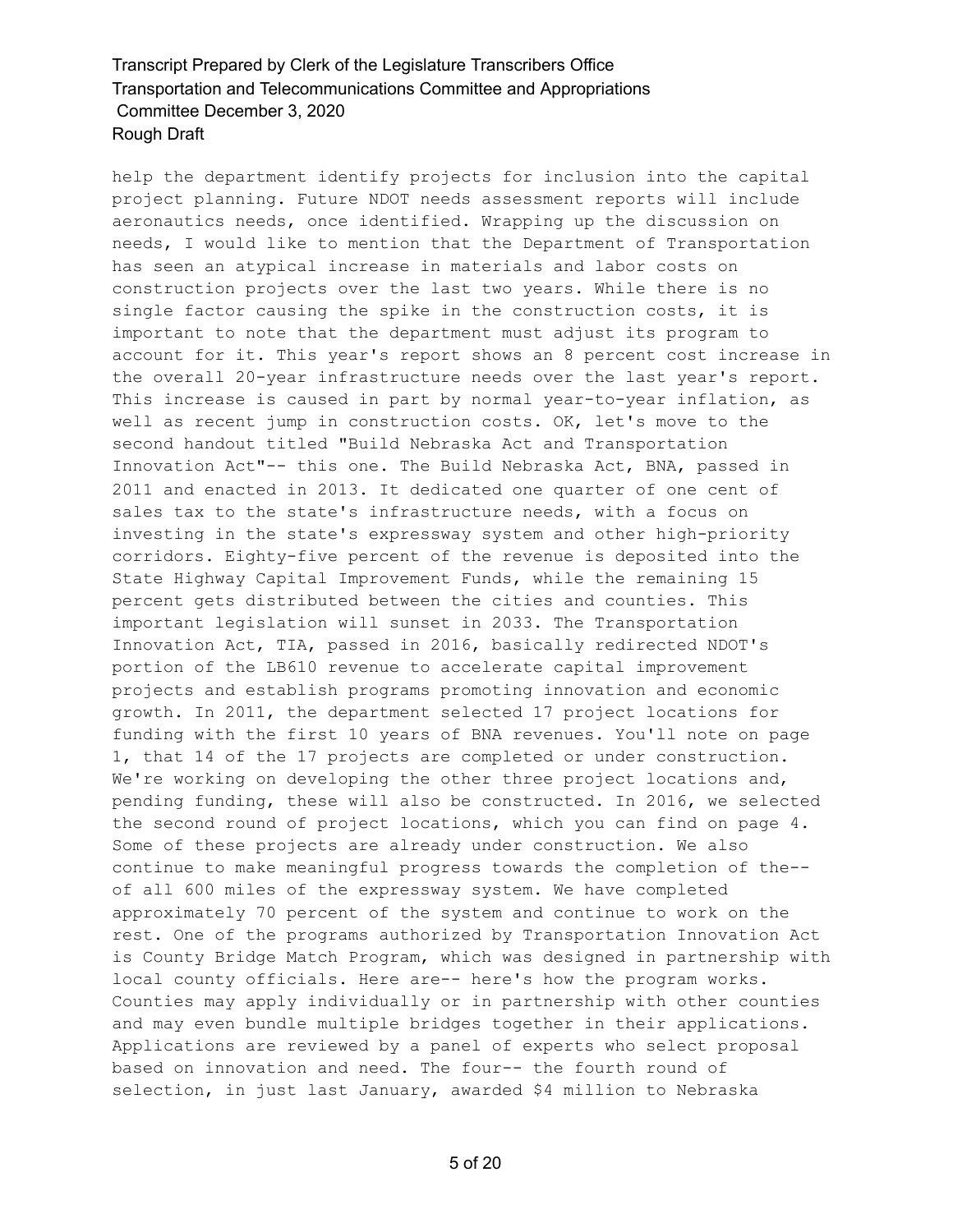counties. To date, the County Bridge Match Program has awarded \$16.1 million in grants to 58 Nebraska counties for assisting in repair or replacement of 254 bridges, generating a total of 300-- \$34.3 million in construction investment. The TIA also created the Economic Opportunity Program. This program was designed to help encourage economic investment through a grant application process. Whether an expansion by an existing Nebraska company or relocation of a new company to Nebraska, sometimes a little investment in the multimodal asset can go a long ways. As you read on page 9, the city of Plattsmouth and Vireo Resources successfully applied for and won a \$323,000 grant to support the construction of additional roads which will serve the industrial park where Vireo is located. This company committed to an \$11 million investment, which is expected to add 75 new jobs. You'll find details of this program over on page 8. In total, the Economic Opportunity Program has awarded 13 grants, which are projected to create 747 full-time jobs and a six-year economic benefit of almost \$6 billion in the state of Nebraska. In closing, as you review the reports we've handed out, you'll see that the Nebraska Department of Transportation plans to preserve and modernize the current assets, build additional capacity, and provide an opportunity for the state's economic growth. We are also looking forward, intending to be as flexible as possible to adapt to the technological advancements that could rapidly alter the future of transportation. An increase in electric vehicle ownership and expected adoption of connected vehicle technology, for example, make the future very exciting, but also less predictable. Lastly, I want to thank all of you for your continued commitment to the state's transportation needs. And I'll be happy to answer any questions you might have.

**FRIESEN:** Thank you, Mr. Jamshidi. In the meantime, Senator Vargas and Senator Wishart have joined us, so with that, any questions? And Senator Stinner and--

**STINNER:** Yeah, thank you very much, Chairman Friesen. I'm referring to page number 1 on the first report that you put together, and it has to do with costs. And really, first of all, do you have anything that deals with revenue that's coming in, projected to come in, so we can compare and contrast cost to the revenue side?

**MOE JAMSHIDI:** Well, Senator, good question. I-- every year we come here when we present the needs. We basically run the needs based on what we think the department is going to need in the long run to meet certain standards that we have to follow. Now, the needs have always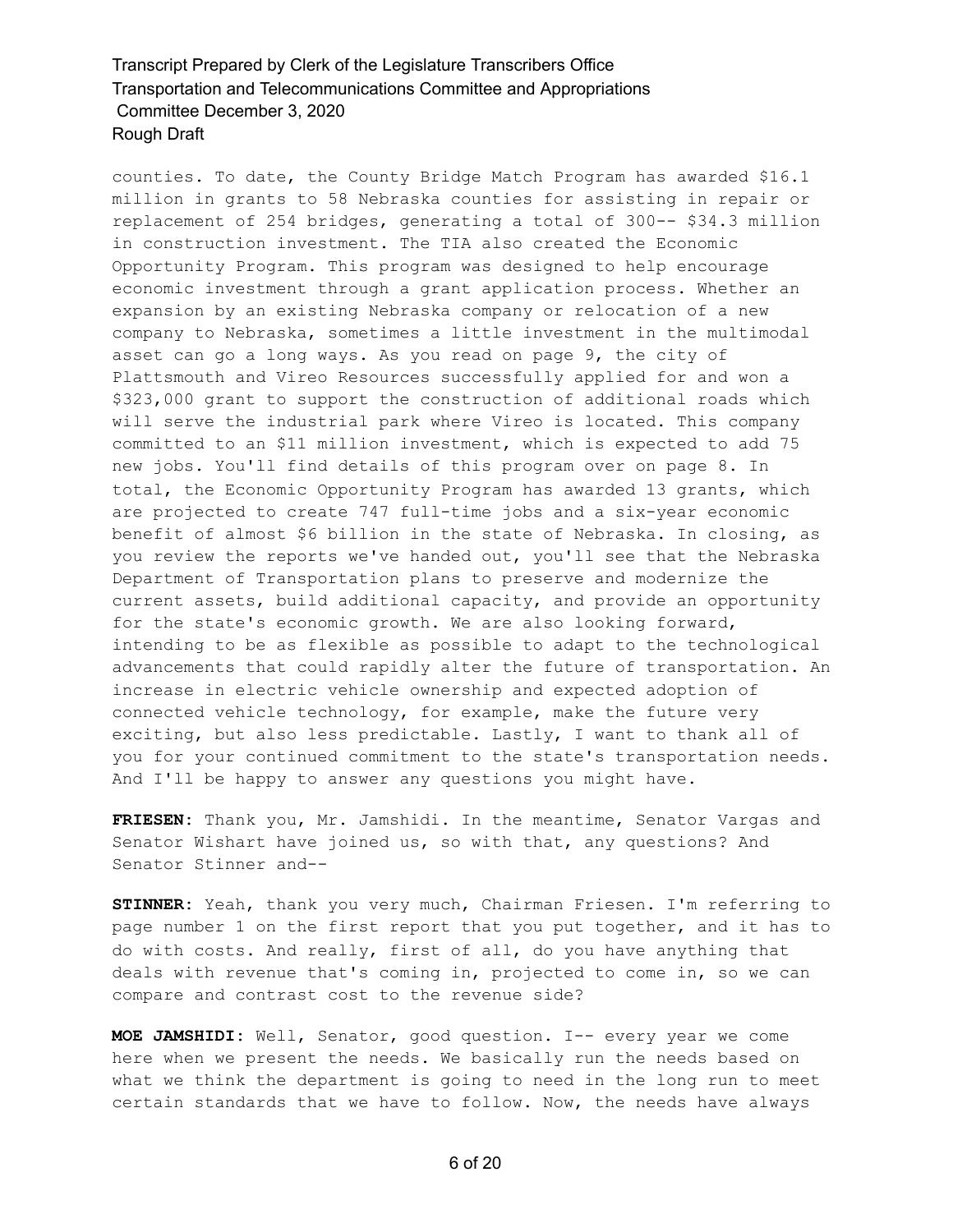historically, when we report it, in more than what the actual revenues that we have, we have gotten. But we just want to identify the needs as they are. We don't really connect the revenues coming in with the actual needs. We will do the best we can with the funding that comes to us,

**STINNER:** Whether the revenue is adequate to cover what you anticipate-- and I'm just going to hone in on the preservation of the roads.

### **MOE JAMSHIDI:** Yeah.

**STINNER:** We start at 500 and we go to about 675 to \$700 million just for preserving what we have today. My concern is, is that with electronic vehicles, with better gas mileage, with what we're seeing trends as it relates to revenue, are we even going to be able to preserve what we have today, based on your cost estimate?

**MOE JAMSHIDI:** Oh.

**STINNER:** And that's, that's a question I don't--

**MOE JAMSHIDI:** Right.

**STINNER:** --expect you to be able to answer right now, but it's certainly a concern relative to the, I think, this Legislature and how we tax and what we tax, and what we preserve and maybe what we can't preserve.

**MOE JAMSHIDI:** Yes. I want to take you back to 2008. Back then, we realized the fact that we really-- all we could do with the revenues we were getting back then was barely preserve what we had. So we basically-- back then, we decided not to spend any more money on building new things until we have enough money to actually take care of what we already have. At that time the L-- the BNA was passed, we, we ended up getting more revenue to build some of the expressways and what have you. Today is really-- it's about priorities. So when we say maintaining what we already have is our first priority, we really mean that. We will do the best we can with the funding that we have. And even within the asset preservation, we provide-- it, it's, it's, it's, it's, it's a total estimate. But when it comes down to selecting projects, we constantly decide what-- how can we get the biggest bang for our buck. So in, in-- to answer your question is, lately we've been able to keep the, the, the existing system going. If you look at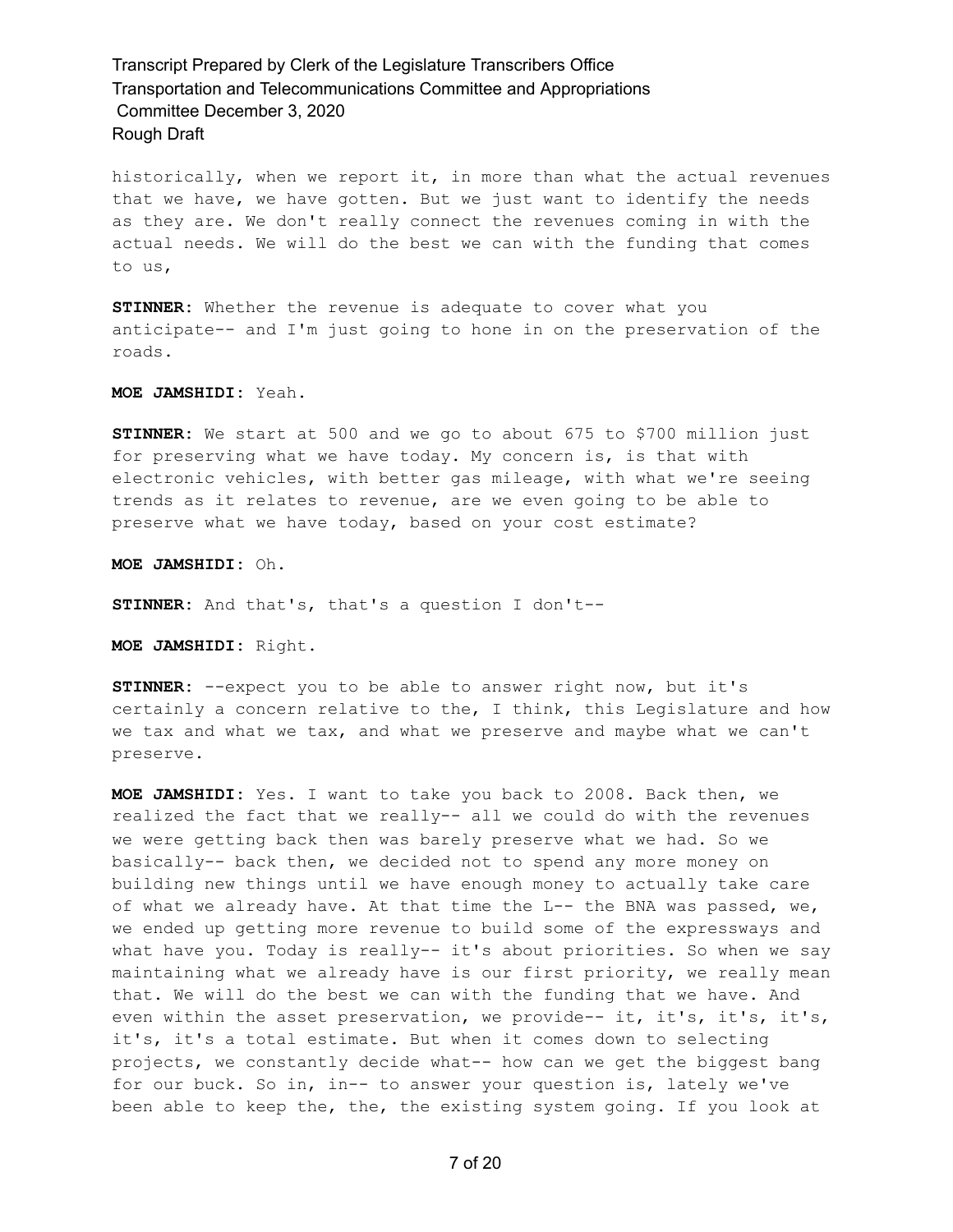our performance measures, you see the pavements are in good shape. Generally, the bridges are in good shape. But future, as you said, as the revenues through the electric cars and other things get impacted, I think all of you would have to look at that and see, is that going to generate enough funding for the DOT to continue doing what we're doing? And we report what the needs are. And basically, we'll do the best we can with every dollar that you provide to us.

**STINNER:** I-- yeah, thank you very much for that. Where's the variable rate? Is it at the top right now?

**MOE JAMSHIDI:** The variable-- right now, I believe the tax at the pump is 33.2 cents and the variable is around 7 cents or so. We just-- as you recall, we just raised that because of the COVID impact--

**STINNER:** Right.

**MOE JAMSHIDI:** --to the revenue coming in. Yes.

**STINNER:** Did you raise it to the maximum amount allowed?

**MOE JAMSHIDI:** There is no maximum amount. With the way the law works, of course, is that we have certain revenue we expect, based on our appropriation.

**STINNER:** Right.

**MOE JAMSHIDI:** And then we project what the income is going to be. And then we set the gas accordingly. In fact, I can tell you that since July 1, the projections that we had are-- were lower than we're seeing, where the, the, the, the cars and trucks have come back online a lot quicker than we thought. So, so we're doing really well as far as the revenues coming in, compared to what projection is. But then again, the law will kick back in again on January 1. We'll reset everything accordingly.

**STINNER:** OK, thank you.

**MOE JAMSHIDI:** Yes.

**FRIESEN:** Thank you, Chairman Stinner. Senator Geist.

**GEIST:** Thank you. And thank you for the information that you've put together for us. I have a simple question that maybe I should know,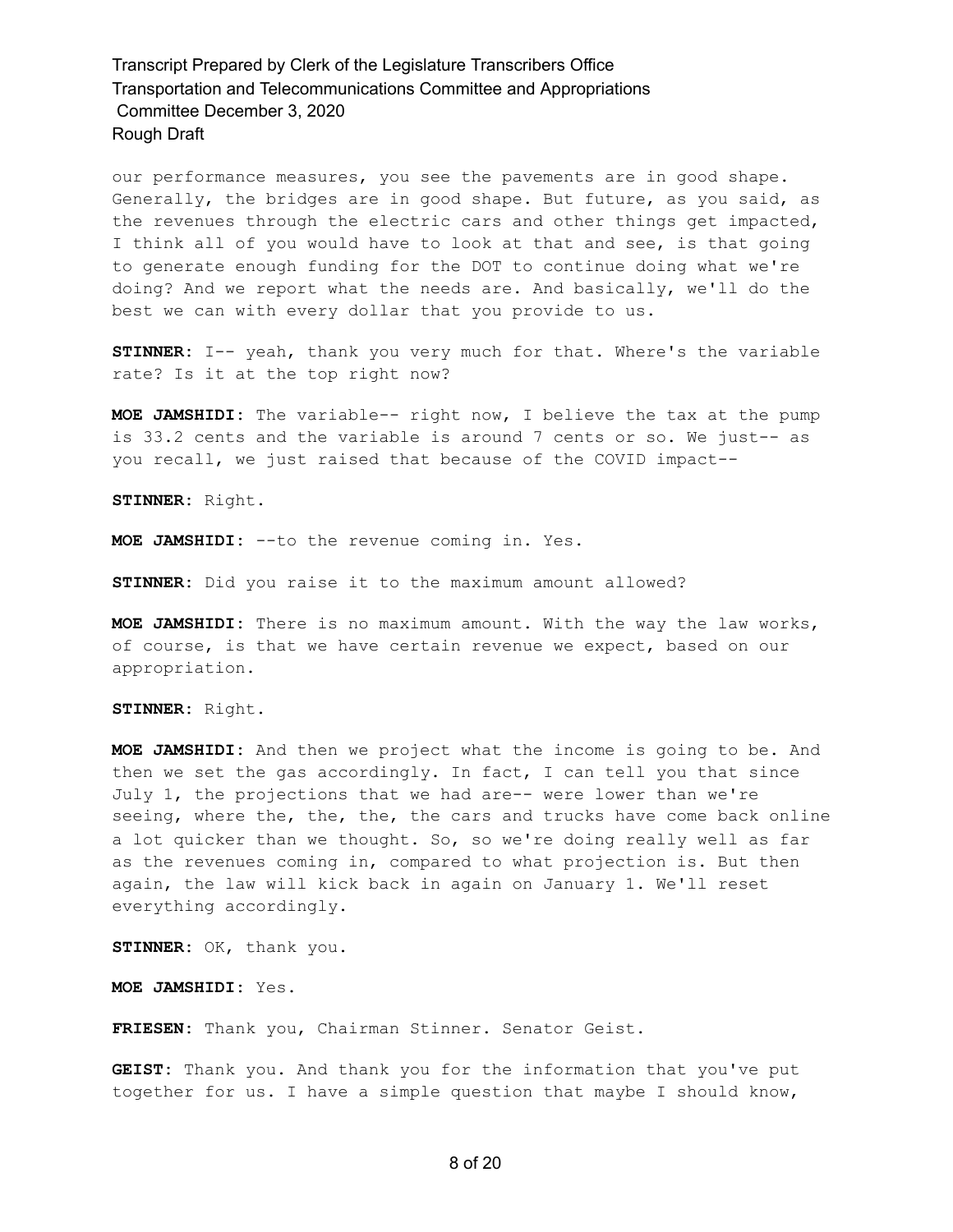but I don't. On page-- on the second-- third page, you talk about asset preservation. And you said-- talked about the challenge of having the heavier trucks on the state roads. Can you tell me what a typical lifespan of the pavement of a state road is?

**MOE JAMSHIDI:** Sure. Basically, the pave-- let's just, let's just deal with the pavement,--

**GEIST:** OK.

**MOE JAMSHIDI:** --not so much the bridges. A pavement is either made out of concrete or asphalt--

**GEIST:** Um-hum.

**MOE JAMSHIDI:** --or sometimes a combination of the two, so we have a composite and asphalt over, over concrete. When we overlay a project, depending on the location and the number of trucks that we anticipate going over that, that, that highway and the life span of it, it could be anywhere from a preventive maintenance-type strategy that could last five or six years because we just want to maintain what we have and increase its lifespan, so that's a, that's a small cost activity, or to a full resurfacing that could last 20 years-- 15 to 20 years. On our concrete pavement, we expect 50 years before we, we have to overlay it with, with, with asphalt. Now, when we design these pavements, there's a lot of projection going what--

**GEIST:** Sure.

**MOE JAMSHIDI:** --the truck volume is going to be, what the weights are going to be. And then we keep adjusting as we go.

**GEIST:** OK. So as you see the heavier trucks you're having to project, I'm assuming, you want-- it's going to cost more. That's what I'm trying to say.

**MOE JAMSHIDI:** It's, it's just basically-- think of it this way. When you're designing a pavement, your-- our pavement designer is sitting there and says: In the next 20 years, how many trucks are going to go over this? Cars we don't worry about; they never bother any, any highways. How many trucks are they going to go over this thing? And then how much is each axle, is going to weigh, right? So the more trucks,--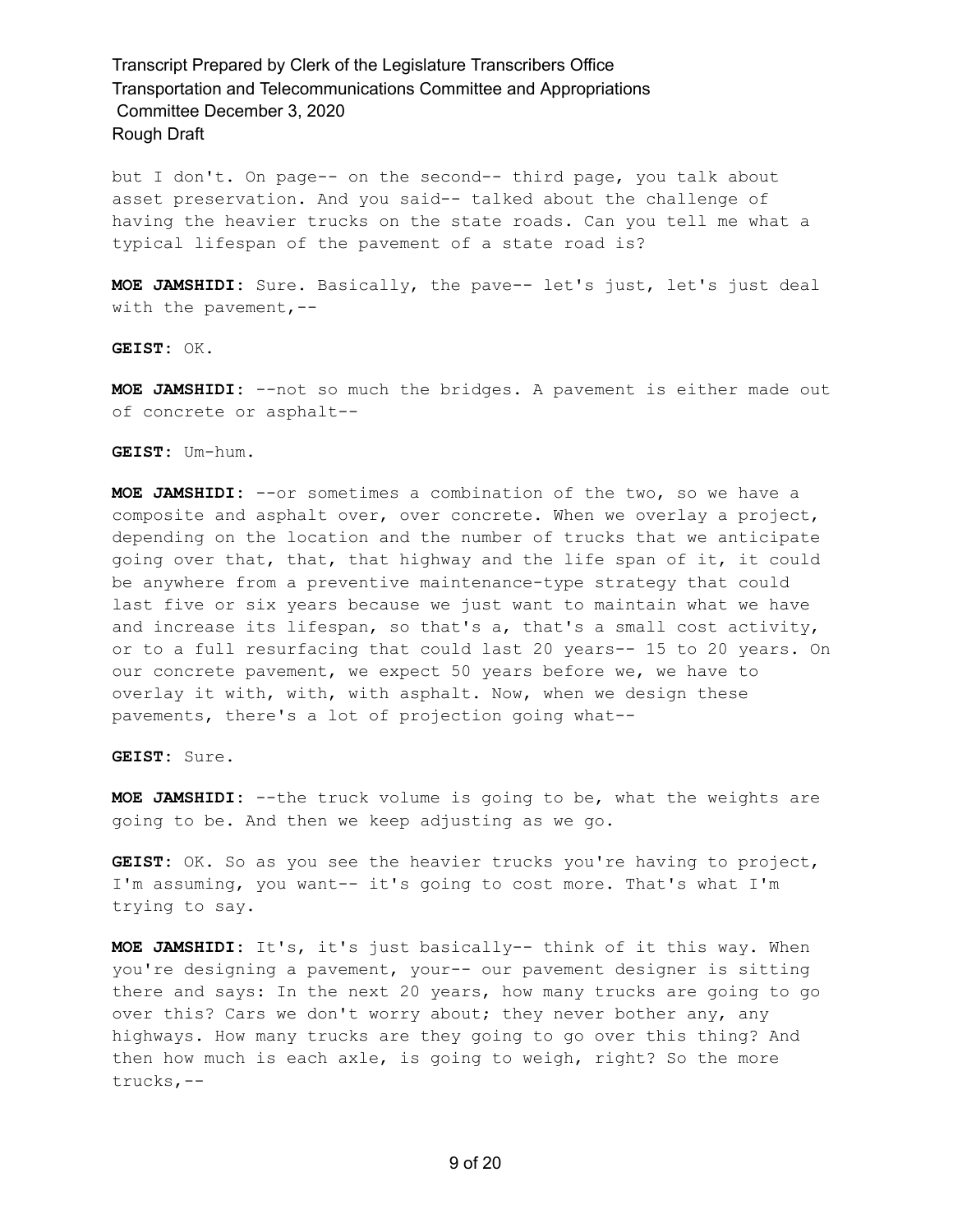**GEIST:** The shorter life span.

**MOE JAMSHIDI:** --the more damage sooner.

**GEIST:** Sure. OK, thank you.

**MOE JAMSHIDI:** You bet.

**FRIESEN:** Senator Geist. Senator Erdman.

**ERDMAN:** Thank you, Senator Friesen. Thank you for coming today, Mr. Jamshidi; appreciate that. For the sake of the others on the committee, I will preface what I say here about what I'm talking about, talking about the Heartland Expressway. You and I had a conversation yesterday-- or I believe it was--

**MOE JAMSHIDI:** Yeah.

**ERDMAN:** --about the starting of that project. The conversation that we had yesterday was, we're going to delay the start of the project because you don't have all of the funds to complete the project now. And the federal government has contributed \$18 million to the project. I think the total was-- the bid was like \$33 or \$34 million. Is that correct? The dirt work is how much?

**MOE JAMSHIDI:** I really can't tell you that, that-- the breakup, how much the dirt work and the bridge and the pavement is right now. But I can get all that information to you.

**ERDMAN:** Someone said it's about \$5.5 to \$6 million.

**MOE JAMSHIDI:** That would-- that would-- given the size of the project, that wouldn't surprise me.

**ERDMAN:** OK. Let's say, let's say it's \$6 million, and you have \$18 million from the federal government to do the project. And your comment was: We have to make sure we have all the money to finish the project before we start. It's a three-year project, I understand, and so at the end of three years, you have to have that much money available

**MOE JAMSHIDI:** Yeah.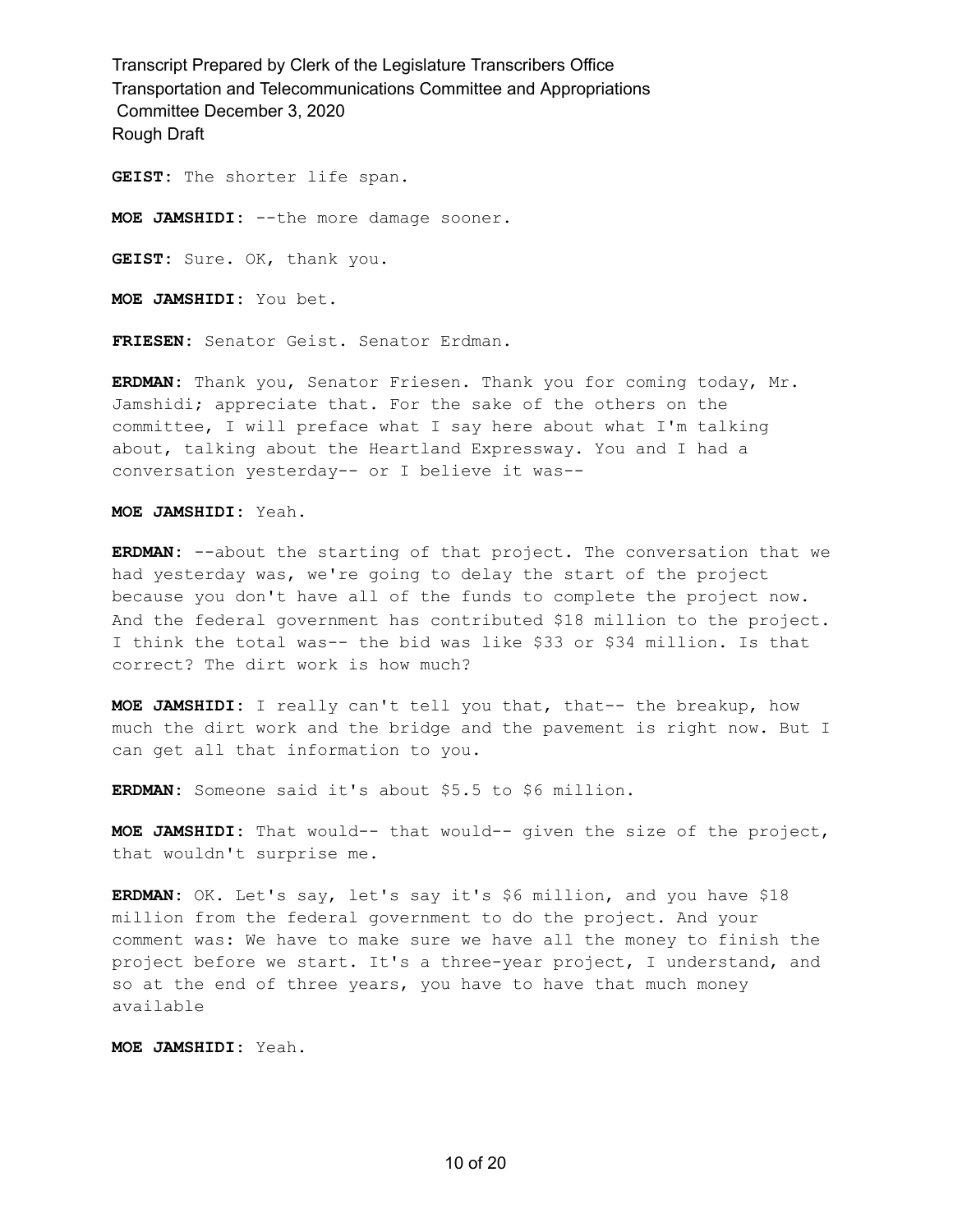**ERDMAN:** Is that correct? So if you have \$18 million to start, that will more than pay for the dirt work. It doesn't make any sense to me-- and maybe you can explain this. My question: Why would we wait until July 1, when in fact we can't get the ground cover to keep it from blowing in the wintertime, which would be starting March 1. We have the \$18 million to pay the dirt work. Why do we have to wait till we get more money before we start?

**MOE JAMSHIDI:** Senator Erdman, you actually bring a very good, very, very good issue in light, because that kind of points to the challenges we've been having lately in the way of juggling a whole lot of projects and making sure we have enough money in the bank to pay the contractor as they get the projects done. On our conversation, I, I, I, I said that, you know, I've been in construction for 35 years. I know you want to let these projects in the spring; that's ideal. You want to build as much as you can, get the grading done, get as much covered with pavement, and open as much as you can before the snow flies; that's ideal. And your point is well taken. So what we-- what-if you recall, the-- we couldn't get the project ready because all of the federal funding that comes in has a state match going with it. So our accountants, when they are analyzing their-- ten different projects all at the same time, that they are going to use the same cash flow analysis to make sure we can pay all the bills. They, at the time, advise us that we need to get an extension on that federal funding expenditure because we have to obligate everything by the last September. And we knew we couldn't. And we asked for, and we were granted, an extension to obligate this later. Now, we're doing everything we can to keep looking at the bank, keep looking to see how much money we have, as far as the state match of the federal funds it is. And trust me, if I can get those contractors to start early, and if we can convince ourselves that we can pay the bills, we will advance that project to start this spring. And I've challenged our controller and others who are a little bit conservative at times to look at every dime we have to make sure we get this thing expedited as much as possible. I will report back to you on how, how successful we're going to be at that. But again, the contractor also has to be willing to start early. So it's going to take some, some communication. But thank you for that question.

**ERDMAN:** So a follow-up question on that then: If it's a state match, the whole project is \$33 million for that area and we've gotten \$18 million from the federal government, so our match is about 50/50. Is that correct?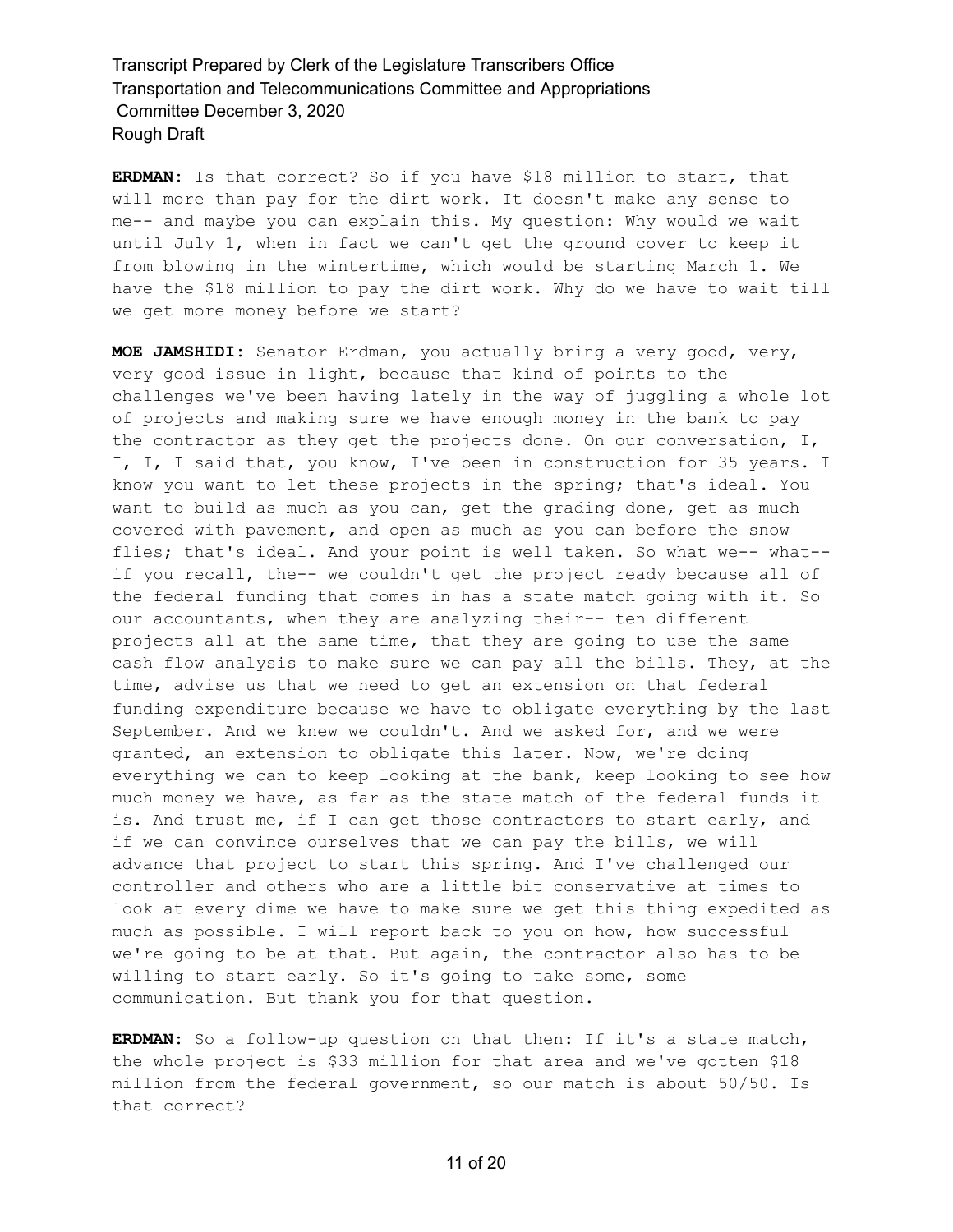**MOE JAMSHIDI:** I believe in this case it's 80/20.

**ERDMAN:** 80/20?

**MOE JAMSHIDI:** I'm going to look back around.

**\_\_\_\_\_\_\_\_\_\_\_\_:** The federal policy is 80/20 [INAUDIBLE].

**MOE JAMSHIDI:** Yes, so --

**ERDMAN:** But with the [INAUDIBLE].

**MOE JAMSHIDI:** I'm sorry, between the federal total of the cost of the project, between the federal and state is about 50/50, but the federal fund, that 18 percent that comes to us, we have to match that with 20 percent of the state cash.

**ERDMAN:** OK. So on a \$5 million dirt project, 'cause I would assume that you're not going to do any overlay or any, any highway work this year. The work is going to be dirt work this year and next year you'll start on the overlay of making the highway wider. That doesn't make any sense that we would hold off starting here with the dirt work that's only \$5.5 million. Waiting until we get all the money for the whole project doesn't make any sense.

**MOE JAMSHIDI:** And those are the calculations that I've asked to be reviewed and, and, and looked into. And I'll get, I'll get all the data and you and I will have a discussion offline when I have it.

**ERDMAN:** Thank you.

**STINNER:** And if you could copy me on that. I would appreciate it, too, because--

**MOE JAMSHIDI:** Absolutely.

**STINNER:** --Senator Erdman and I have had the Heartland going through both of our districts.

**MOE JAMSHIDI:** You bet. You bet.

**FRIESEN:** Thank you, Senator Erdman. Any other questions from the committee? Senator Dorn.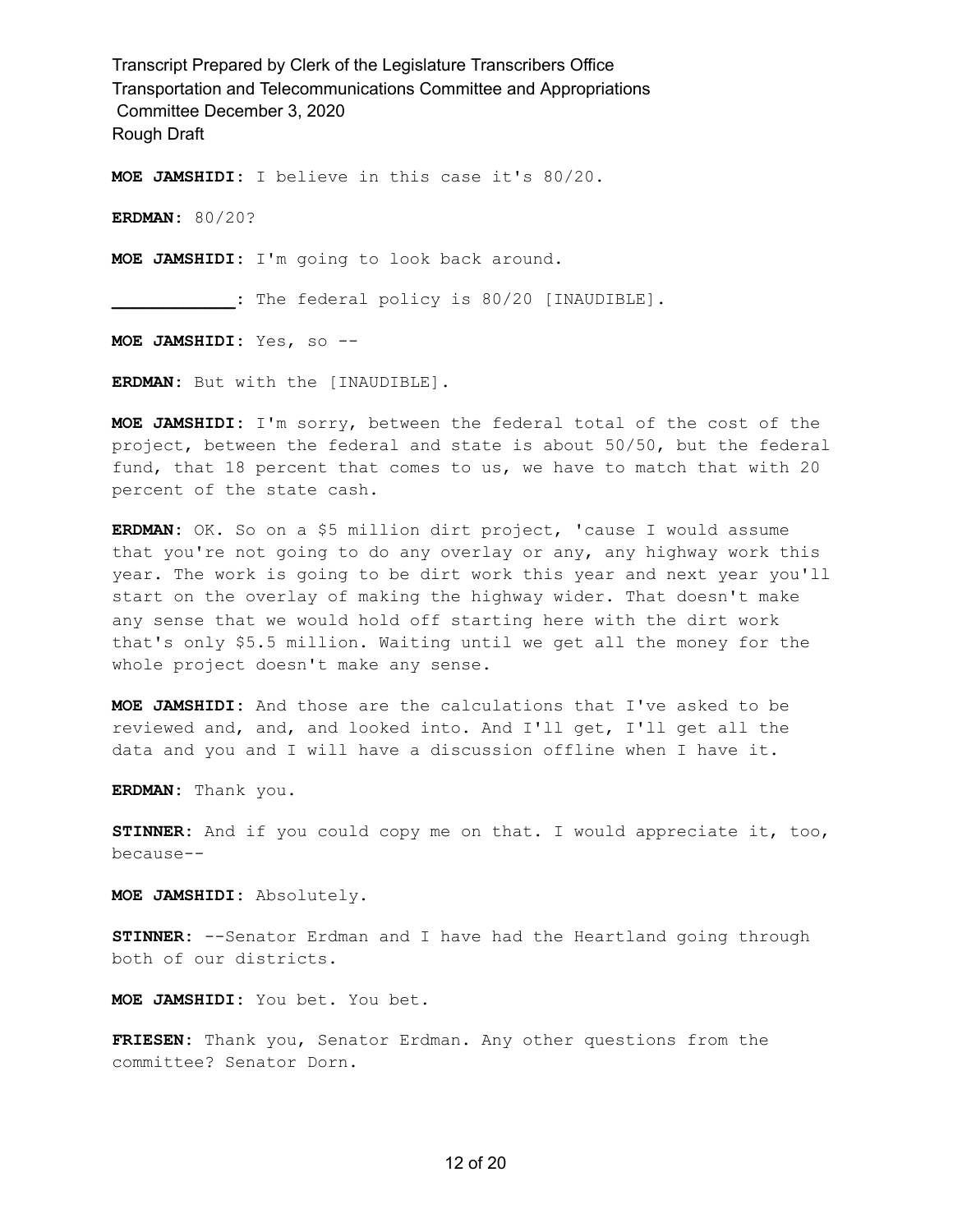**DORN:** It's Dorn. Thank you. Thank you. Senator Fresen. My, mine-- I believe you said in here, the projections this year are an 8 percent increase in-- I call it construction cost-- if I remember about right. What, what has that normally been? Where are we? I understand why it would be higher, but where we-- relate a little bit of the numbers of where-- what have we been around?

**MOE JAMSHIDI:** Good question. Actually, what I said was that our needs analysis this year, if you look at last year, there's an 8 percent increase in total needs of the 20 year. Our construction index price, we did a study. We hired a consultant, did a study on the cost of just normal doing business about three, four months ago. And this is price of steel, price of concrete, price of labor, everything else. In fact, in a lot of the cases, the prices we're experiencing is about 20 percent more. We don't expect that to be prolonged forever. We just think the fact that-- we're always speculating what caused that, that, that uptick. But if you recall, during the flooding, the contractors were just, were just inundated with projects and everything. And so we, we hope that things will slow down and go down a little bit. And I-- we're seeing some really good sign of that for the last couple or three lettings. But I'm just saying, generally speaking, we have bumped our cost in the long run a little bit to account for that. The difference between the two years was 8 percent.

**DORN:** In relation to that then, have some of-- I don't know which projects you've bid, but some of the late, the latest bids you put out there, have they come in line more with what you're projecting then?

**MOE JAMSHIDI:** Yes. In fact, in the last letting, it, it, it just goes up and down and depending on the nature of the project, right? So if, if we have a letting with a, with ten asphalt overlay projects, for example, we don't get as much competition, the price is a little bit higher. We get a letting that it has three projects or something, what have you, there's more competition; the price will go lower. In our very last letting, our prices came at or below our estimates. So that's what gives me hope that things are settling down a little bit.

**DORN:** Thank you.

**FRIESEN:** Thank you, Senator Dorn. Senator Albrecht.

**ALBRECHT:** I know that Senator Clements has had his hand up all four times, and somebody's been there. So it's up to you.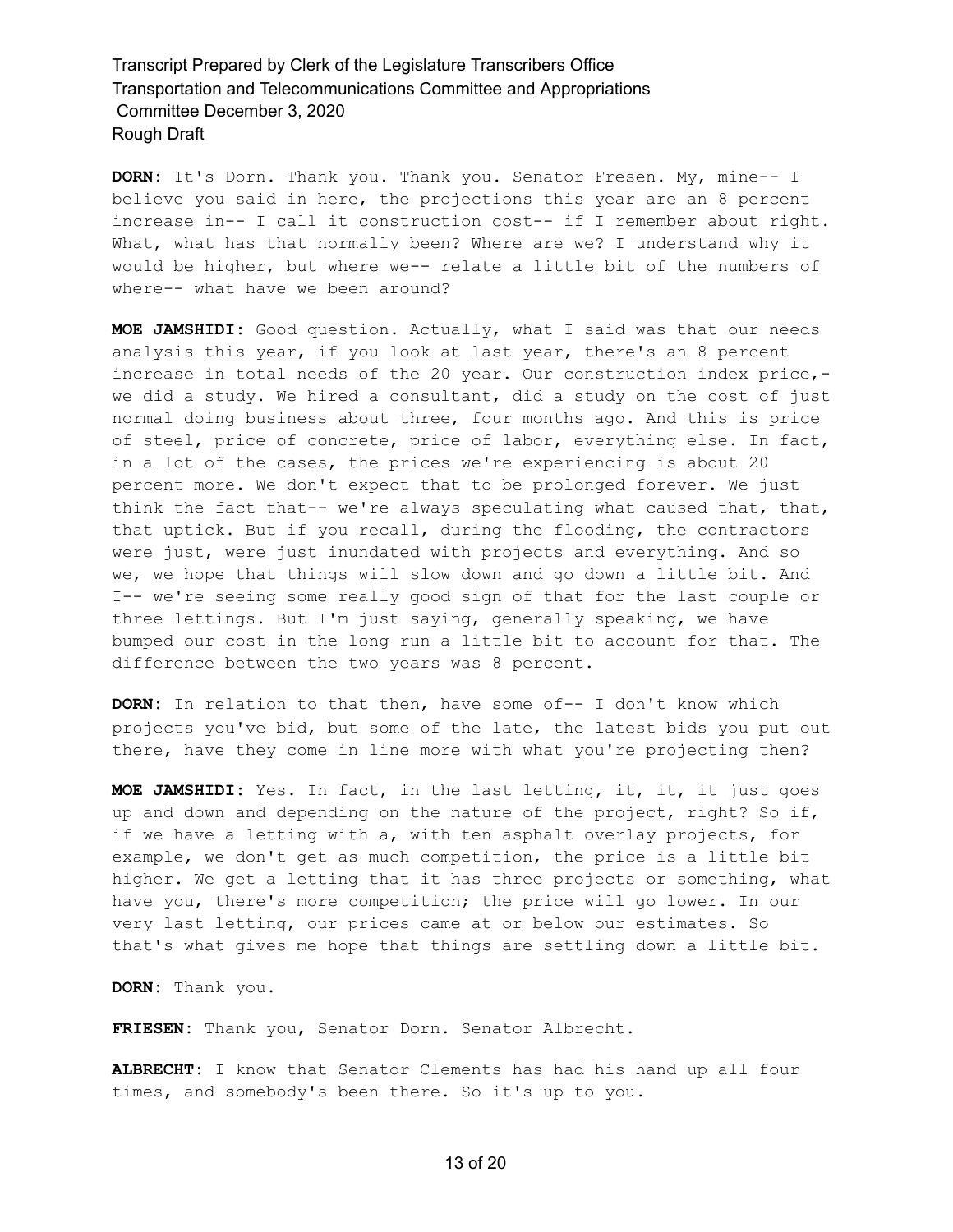**FRIESEN:** Go ahead.

**ALBRECHT:** OK, thank you,--

**FRIESEN:** He'll be next.

**ALBRECHT:** --Chairman Friesen. Thank you for being here. Thank you for these reports. I still think you guys did a remarkable job with the floods, getting everything finished as quickly as you did. And it's just amazing. But on page 2 of your report, when you, you said that there's estimated about \$40 million of the flood recovery expenses are not reimbursable, so do you have a little slush fund that you're going to dig into there? Or do we need to go to Appropriations and cover that?

**MOE JAMSHIDI:** So there is no such thing that-- I wish--

**ALBRECHT:** I didn't think so.

**MOE JAMSHIDI:** --there was one. But so this is-- so this is, this is the, this is the thing that we manage all the time. So we know there are some uncertainties in the future. We don't-- it-- we don't set aside a ton of money just in case we have floods like 2019. That's just not good business. We want to put as much money out as possible to get the roads and bridges built, with a, with a reasonable amount in there to pay the payroll in case something happens and what have you. Now this \$40 million that is not reimbursable, it, it's simply- it's a 80/20 match, what they, what we call the ER funds. Anything that is not taken care of within a certain period of time right after the incident, by federal law is, is, is not  $100$  percent reimbursable. Some of it is. We calculate from 150. Some damages that were like less than \$5,000, if we had to go do some cleanup or what have you, they're not reimbursable. And then when you built the Highway 12 Bridge and \$40-some million, there's only 80 percent of that that's reimbursable. So we have to pay cash out of the state, so between that \$40 million that we basically lost, I say lost, but, but if you look at the numbers, we have 200 new miles of new highways we built that we renewed. We had 27 bridges that improved the assets. So they're going to last us a long time. But between that \$40 million-- and we lost about \$20 million due to COVID on the first half of the fiscal year, as well. And then we talked about experiencing higher inflation. So one of the reasons we were really nervous about letting projects like the Heartland and others, and waiting, telling the contractors start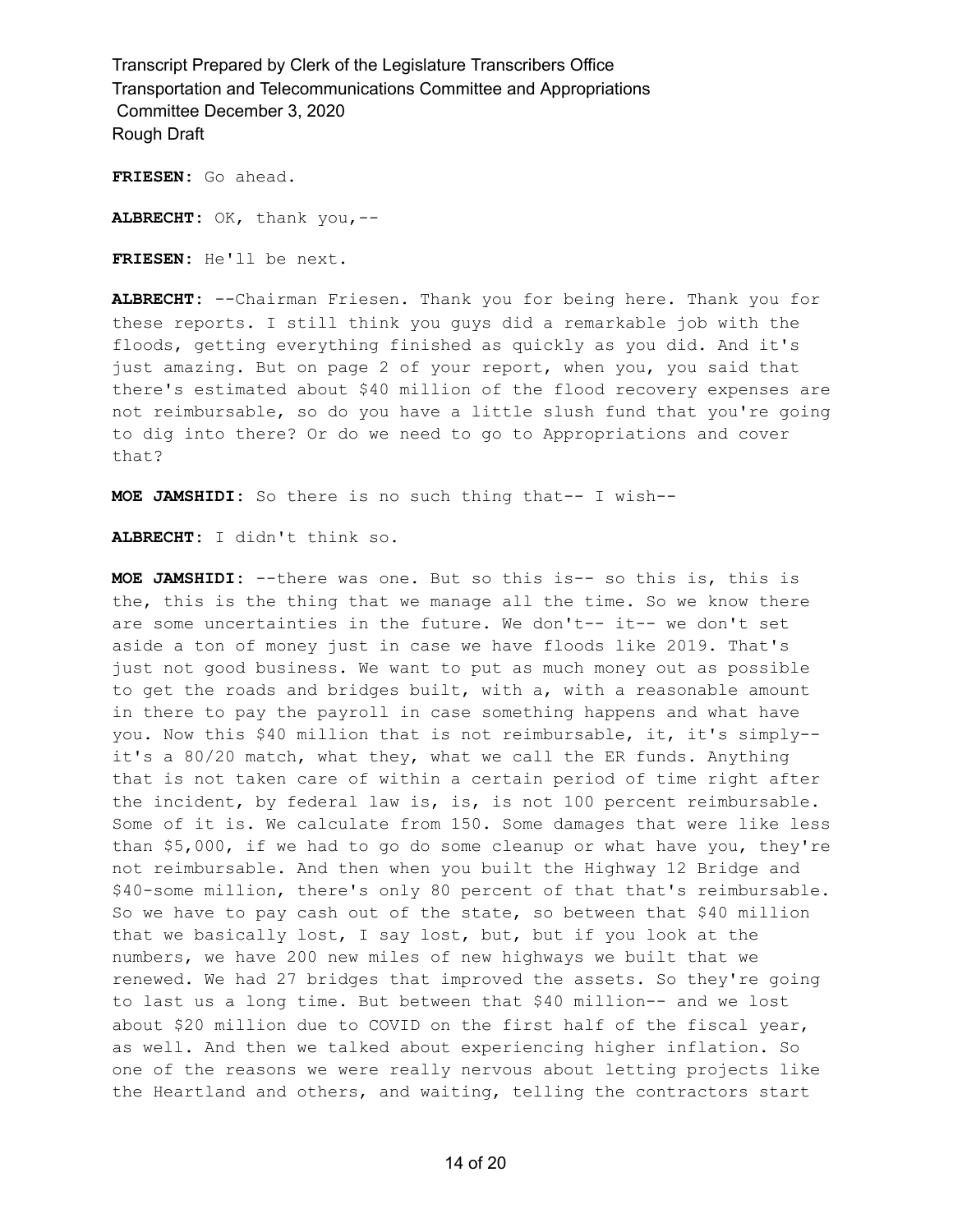later to make sure we can pay the bills was because of these unknowns that they came. Just to report to you, as up from the \$150 million, we've only got like \$30 million of it back, right? \$40 million of it we don't get back. And then we're still working to get another 70 to \$80 million more. We've done all of our part. We've turned everything over to the Corps of Engineers and looking for permits. Once those permits are issued, then we get that cash, we're counting on it to build all the other projects that we promised.

**ALBRECHT:** And I know these are state roads and bridges, but you also walked in and helped on city and county projects. Were there a lot of cities and counties not able to meet their demands, but they still needed to have the road fixed? Is that part of the \$40,000-- or \$40 million?

**MOE JAMSHIDI:** No, the \$40,000 and the \$150 million that I talked about are only state system damages.

**ALBRECHT:** State only.

**MOE JAMSHIDI:** Total was about \$200 million with about \$50 million of it to the counties and, and cities. And we've been working really close, helping them through the federal red tape, if you will, to get their reimbursements, as well.

### **ALBRECHT:** OK.

**MOE JAMSHIDI:** So we're still working on it. They-- there's some reimbursement coming in on, on that end, but as, as we keep saying, it seems like it takes a lot shorter time to build the project than to do the paperwork sometimes.

**ALBRECHT:** OK, so last question. So that \$40 million, do you just-- you don't just write it off. I mean, do you have to go to Appropriations and get that back into the coffers of the Transportation Department?

**MOE JAMSHIDI:** Well, the \$40 million that we don't get back, it just goes back to reprioritizing, right? So we--

**ALBRECHT:** The projects get pulled back because you can't, you don't have that money to use.

**MOE JAMSHIDI:** We don't have that money to use on the projects that we had planned to, to spend money on. So we're just going to have to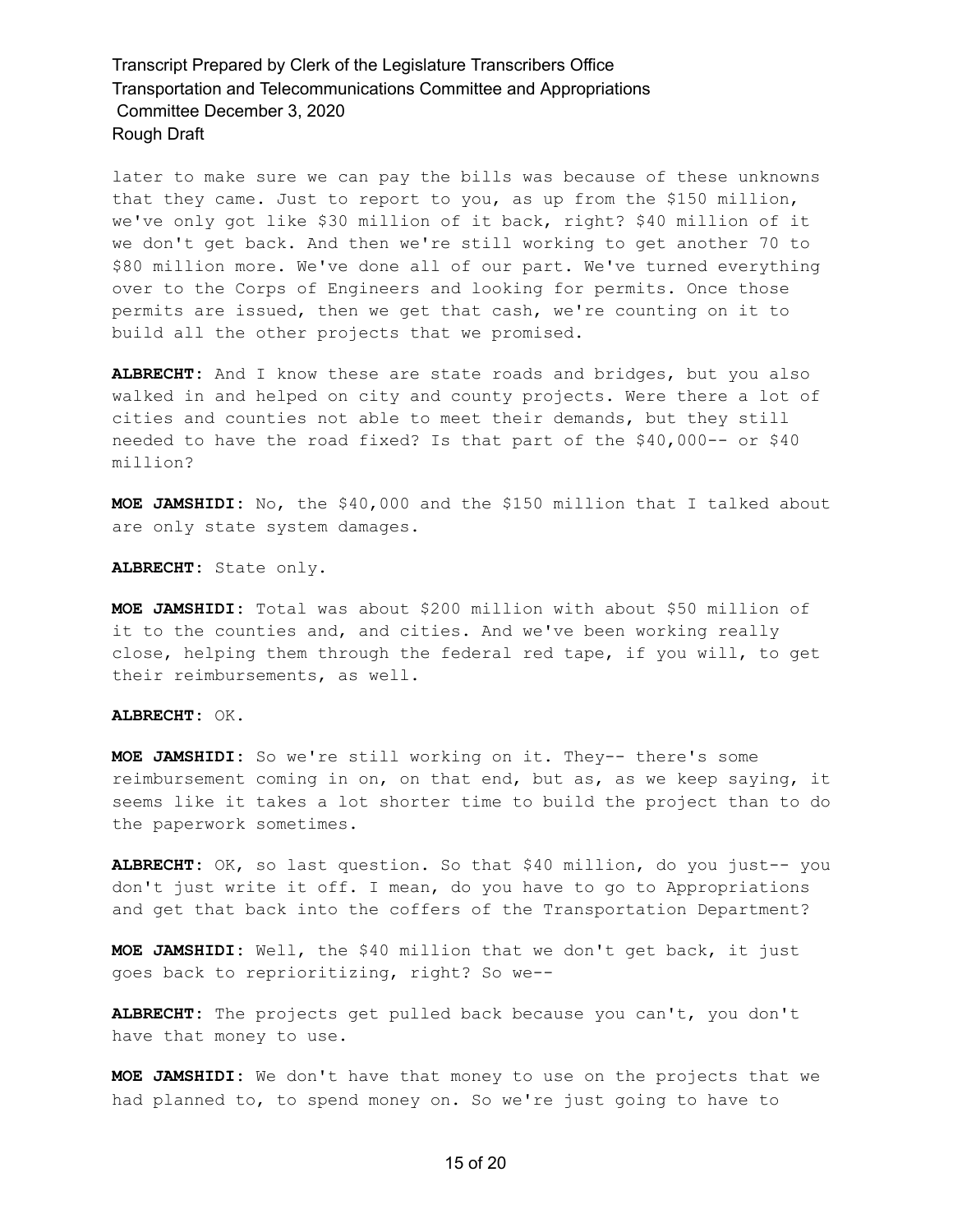reprioritize like we do all the time. Can we let it, resurfacing go an extra year and things like that.

**ALBRECHT:** Thank you.

**FRIESEN:** Thank you, Senator Albrecht. Senator Clements.

**CLEMENTS:** Thank you, Mr. Chairman. Mr. Jamshidi, on page 1, the 20-year needs of \$13.6 billion, I'm just curious if that's the state money or is that com, combination of federal and state?

**MOE JAMSHIDI:** That's a combination of all the fundings that we, we would get. It, it, it's-- again, it's not really tied to revenue. It's tied to what do we need to rebuild to construct the, the system. And it's just the cost of the, the assets that we have to maintain and build, and new highways to build. So whether it's federal funding coming in or state funding, that's the money we need.

**CLEMENTS:** But what I want to know is what portion of it is state funds-- the percentage?

**MOE JAMSHIDI:** I would say-- I'd like to say maybe half and half. We've been kind of on a construction program that, that pays for these things. We have been half and half lately, maybe 60/40, 60 being the state, 40 federal. And, and that varies depending on the federal bills; some years are better than others.

**CLEMENTS:** In the-- you already talked about the materials spike. The reason for the materials spike increase was just because of demand with flood repairs? Or is there-- do you think it's more permanent with supplies?

**MOE JAMSHIDI:** As I said, we're speculating, but there are some-- we're doing a deep-dive study into it, as well. I'm constantly talking to the contractors and their industry. They have a lot of challenges, just like we do. Hiring people to go work on highways is not really a thing that it's-- it used to be back when I started my career with the department. The, the kids these days alI want to go develop apps. They don't want to go build highways and be doing the asphalt work. So it takes a lot of time and effort on the contractors and suppliers to attract people to the jobs. So I think wages has been an issue. Retention has been an issue. They, they-- we're working hand in hand with our contractors to, to pinpoint what it is and what we can do to help. But I think it's a multiple of issues that's, that's causing it.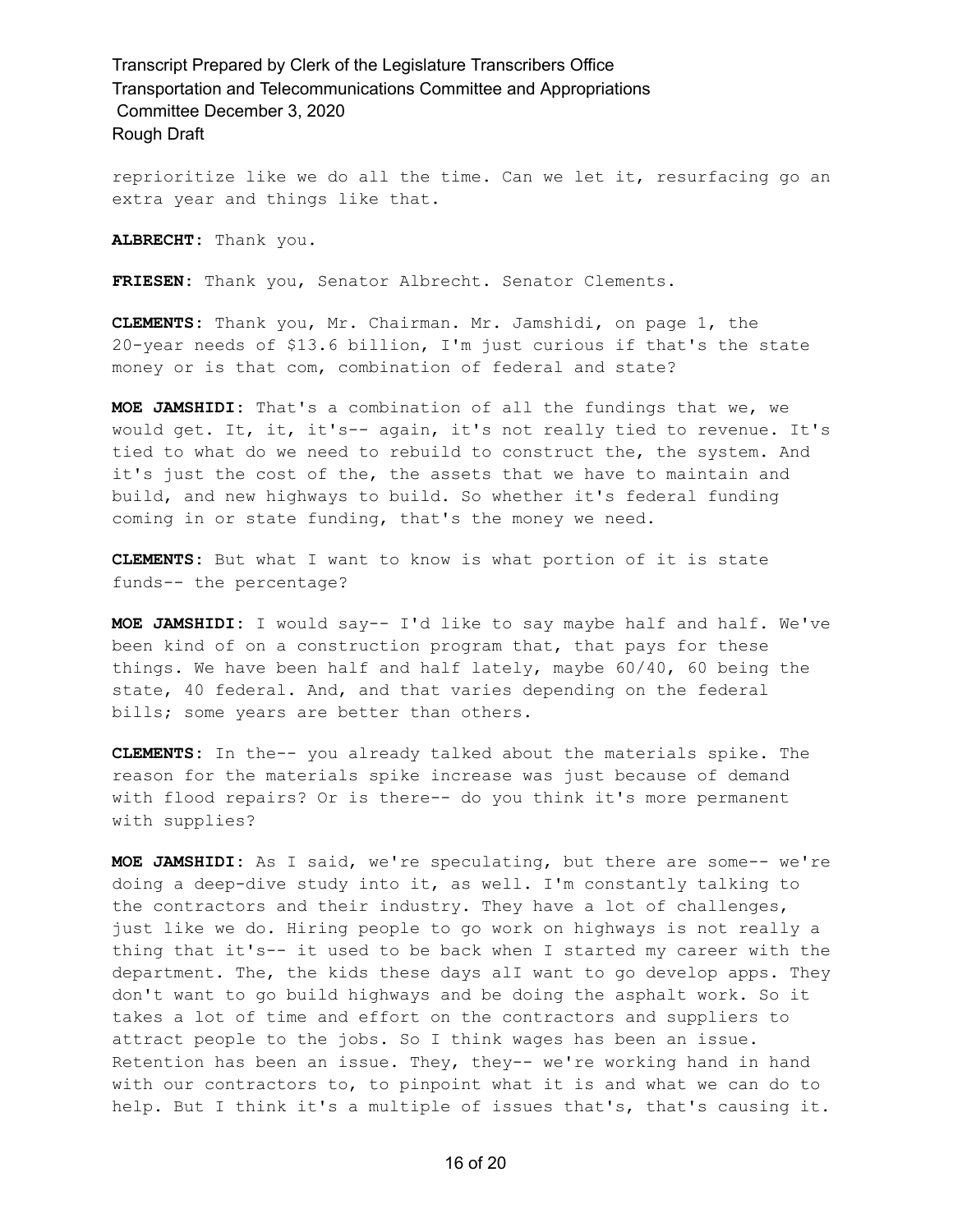**CLEMENTS:** Thank you. Thank you, Mr. Chairman.

**FRIESEN:** Thank you, Senator Clements. Senator Stinner.

**STINNER:** I just like to clarify on the Appropriations side. If you remember, the Governor made a request for \$55 million to help reimburse the shortfall; \$46 million was the state, \$9 million or thereabouts-- I think it was \$9.4 million-- went actually out of to five counties that had severe damage that couldn't cover the cost.

**ALBRECHT:** OK.

**STINNER:** That was a budget modification the last time. It was put into the Governor's Emergency Fund and then reimbursed in that fashion.  $So --$ 

**ALBRECHT:** Perfect. Thank you.

**FRIESEN:** Thank you, Senator Stinner. Senator Bostelman.

**BOSTELMAN:** Thank you. I'll ask you a question and we can follow up later on the question; that's fine. And I don't expect you to, maybe, have a total answer on. Page 3: I'm talking specifically about US 30 construction. The portion that's been completed is actually in my district, goes from Schuyler to North Bend, but then the road ends. So we've got a road going to nowhere. And what I'm hearing from Schuyler, from the economic development folks and the Chamber and that, is that there's no funding and the rest of the road is not going to get built. They don't know when. Do you have any-- at some point, whether you know now or you can give me an update later, what's going to happen on the to-be-funded portion, number 3, from North Bend to Fremont? Because now we still have a significant traffic problem between North Bend and Fremont, but now we have a road, four-lane highway that goes and just ends.

**MOE JAMSHIDI:** Yes, yes.

**BOSTELMAN:** So if you have anything for me now--

**MOE JAMSHIDI:** I'm going to put a disclaimer right now before I answer that question. You bring a really interesting question, because that whole corridor on 30, Schuyler to Fremont, actually, it's, it's competing with the 275, as you know, because on our plan, we want to get them all done. And because of the challenges we've talked about as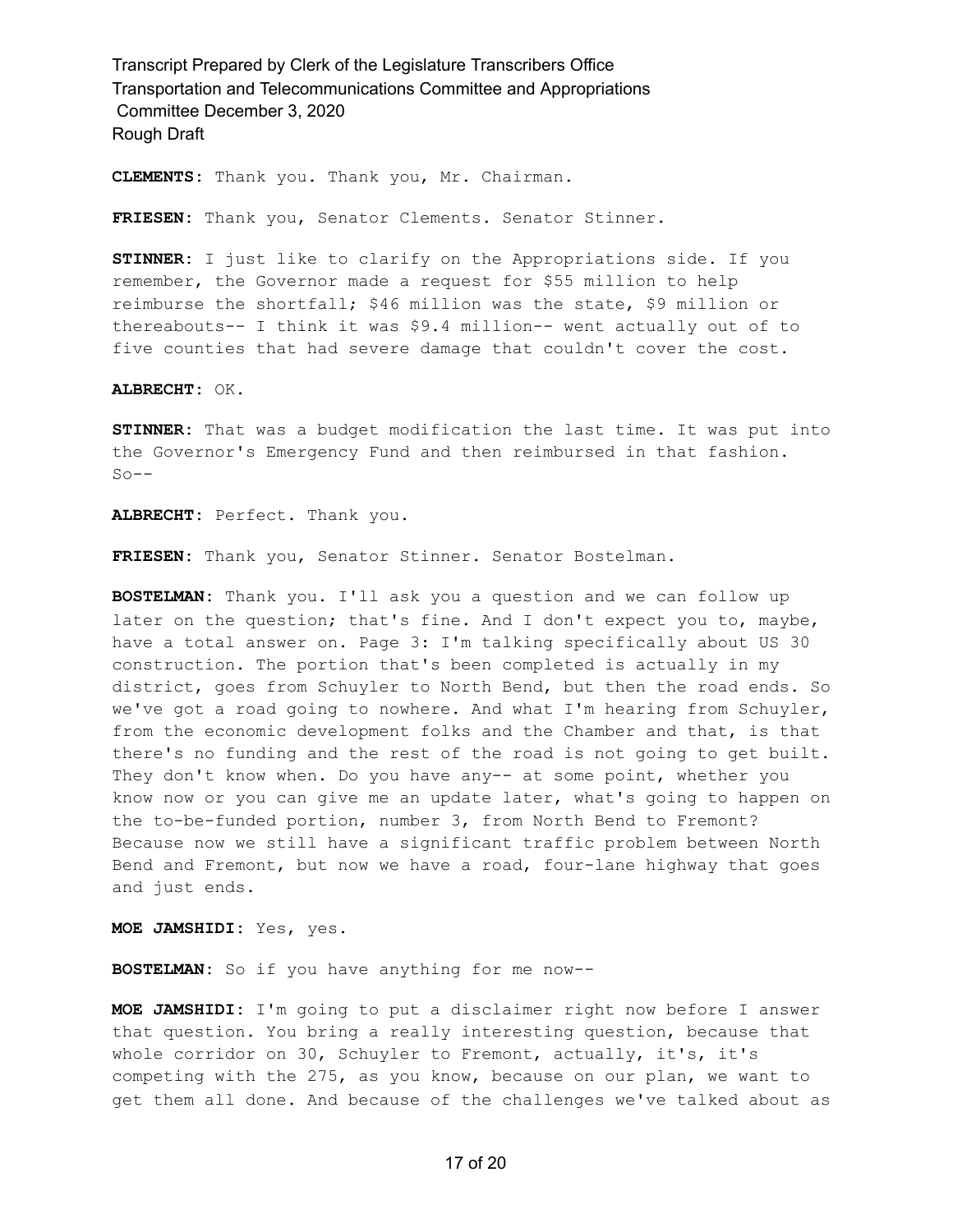far as the revenues is concerned, we're going to have to do a little bit, sharpening our pencil to see what we can do. If all goes as, as planned, we hope to at least let the contract, the grading portion between Fremont-- west-- so we'll have everything done. Hopefully, we'll get that done this February and hope, depending on how well we can get that 70, \$80 million of reimbursement that we have coming to us from the feds, depending how fast we get that and, and what the cost estimates of the 275 or the first portion of the grading is, we'll hope to come right back with the paving and bridge project. And once the grading is done, we finish it all, altogether. So I'm hopeful-- keeping my fingers crossed that, if we can get, get it done as it's scheduled, we, we plan. But the risks are the federal fund reimbursement, the cost of doing business. If we sell-- if, if we, if we have a project for \$30 million and the bid, the low bid comes at 35-40, we need to make that adjustment. And it could go the other way around. But right now, my best guesstimate for you would be that we will let the grading for the Highway 30 in February. We'll get that started, while the contractor is putting the dirt up and getting settlements out of the way, we'll come right back with the paving and bridge so that we can have, from Columbus to Omaha, four lane once and for all.

**BOSTELMAN:** Yeah. I mean, if, if-- you know, if 275 hasn't been started and 30 is halfway done, why are we going to start a new project when we're not finished with the old project, one?. So it's a, it's a, it's a big concern for my district just for the travel. I mean the, the portion that's unfinished is in Dodge County. It's out of my district, but it affects us completely, as well as, I know, there's concern in North Bend of having the semi traffic routed up through the middle of town. Now, that's, is some talk as, as being-- talked about a lot, I think, on 79 going north of the-- to go up through and then it goes right up through the middle of town. And to have that type of traffic going through town is-- I think it's problematic, but I--

**MOE JAMSHIDI:** Well, your point is well taken. In fact, remember, 275 was let once. We have, we have all the permits and everything. We, we were going to do a design-build project for that entire corridor. And so we have some time-sensitive permits and things that we have to finish up or we have to start all over on 275; and we don't want to do that. It-- but, but our intention is to really get the 30 done. I, I see your point. Right now we have a-- if, if we don't finish it, we have a segment of the road that won't see any, any cars on it until we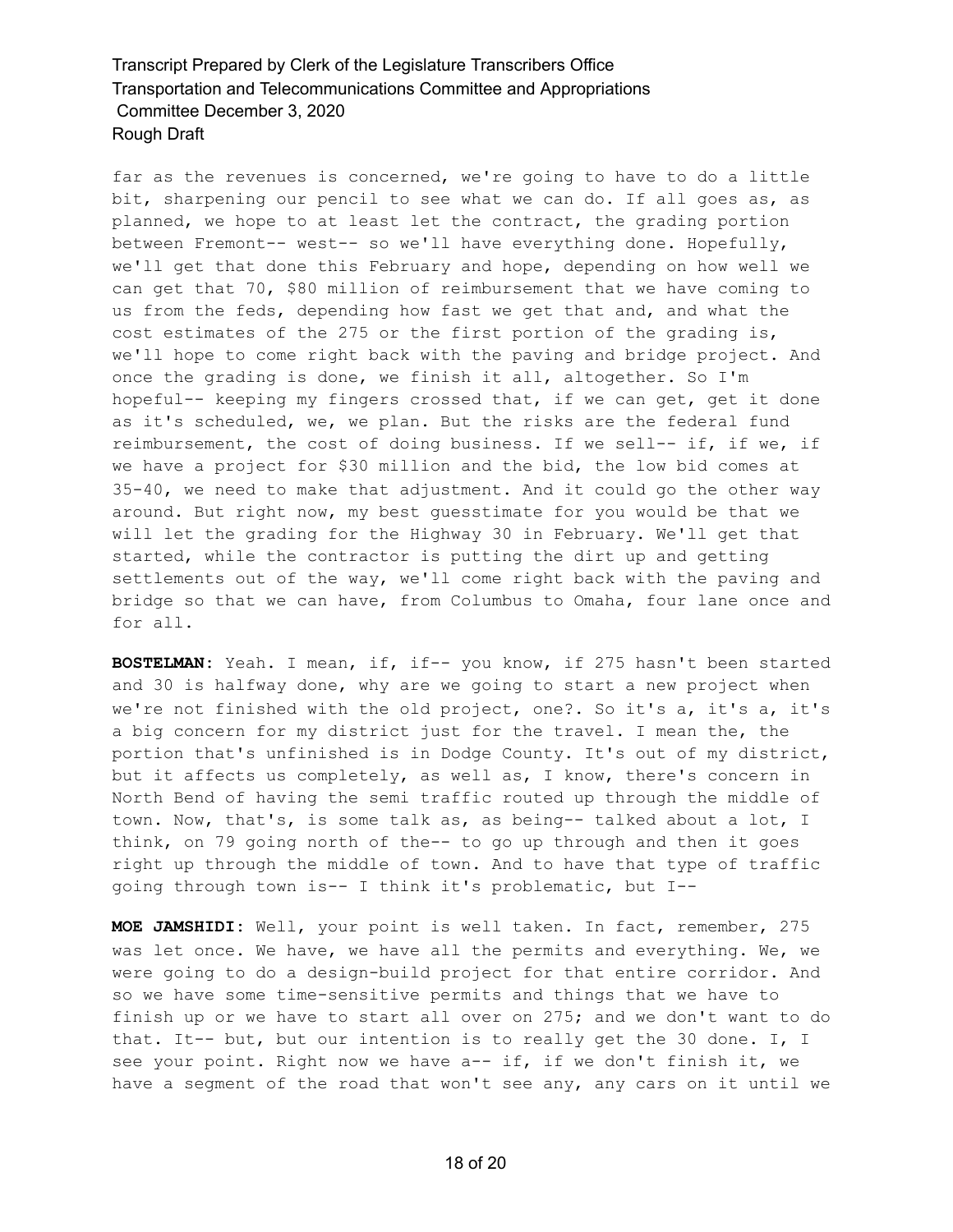finish it. But that, that's our intent. Again, you just-- we just have to see how the, how that, how it all plays out.

**BOSTELMAN:** Thank you.

**MOE JAMSHIDI:** You're welcome.

**FRIESEN:** Thank you, Senator Bostelman. Any other questions? Thank you, Senator Cavanaugh, for joining us. Any other questions from the committees? Seeing none, I just have one that I want to touch on a little bit, and I know me and Director Schneweis have had some conversations on this and, and-- how many dollars' worth of fiber, in a year or in a project, do you install? Is that something on every project or is that-- again, I guess I'm looking at how much fiber is out there on the DOT's system and how much you probably spend on that each year.

**MOE JAMSHIDI:** So when it comes to fiber, we really look at our immediate need on feeding the-- what we call the, the TSMO elements, if you will, the cameras and the-- all the variable message signs, and all the speed sensors and, and [INAUDIBLE]. So we have a lot of these elements that are deployed all over the state. And we currently-- most of them, are we communicating with them wirelessly, which is really not a very efficient way of doing it. So we have started, we built the fiber from Platte River all the way to Lincoln. We're doing-- we did the Platte-- North Platte segment to connect all of our devices together, if you will, with fiber. And it's a closed system. It's not one that is available for others that can come in and, and use part of it. You probably know that there's part of the law that, that only allows us to build fiber for internal use only. We're not supposed to compete with it, with that. But, but we, we build them just as we need them. In the next 10 years, we will probably build additional corridors. We have two, three corridors in the Omaha area coming up. But you bring in a really good point, because in my, my testimony, I said technology is changing the face of the transportation so rapidly with the, with the connected vehicles that come in. They're all going to need broadband. They're all going to need connectivity. We're going to do everything we can to make sure the system is ready for the new technology. We're already putting the striping down so the cars and cameras can see the road better. But when it comes to future and how all of these connected vehicles are going to be talking to one another, talking to the devices and everything, we're going to need a much more robust fiber network across the state to make that happen. I